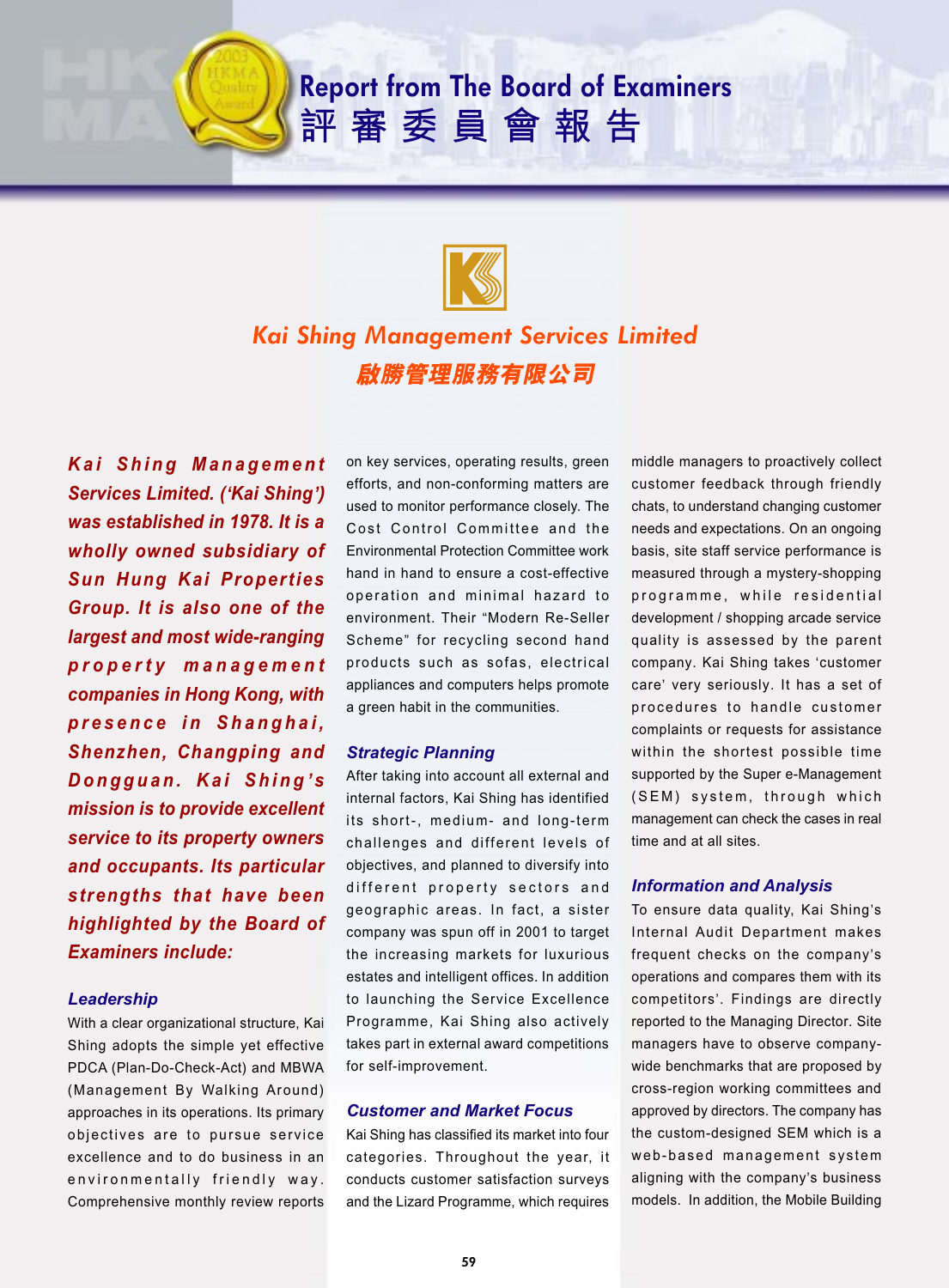# **Report from The Board of Examiners** 評審委員會報告

Management System (MBMS) assists patrolling staff members to file incident reports in real time using PDAs. This high-tech device also facilitates printing of work orders directly from the site office PCs.

#### *Human Resource Focus*

Kai Shing embeds the 'By the Book and More' philosophy in its human resource work system, application of which requires strict discipline, staff initiatives, and zero tolerance checks and reports on operations. The corporate training board oversees the company's training plans and programmes. Every Property Officer Trainee has to complete the Property Competence Training Tutelage System within ten months before being confirmed. Monthly staff opinion surveys, the QHSAS 18001 compliant Safety Management System and the Staff Welfare Committee are in place to ensure staff well being.

#### *Process Management*

Kai Shing is ISO 9001: 2000 and ISO: 14001 certified. Performance pledges are provided to customers and monthly targets are set for site teams. Through the Process Audits Programme and the Quality Systems Audits Committee, Kai Shing continues to identify drawbacks and make improvements. On the individual level, all its site managers are required to establish and implement at least one quality improvement programme each year.

#### *Business Results*

For the past five years, Kai Shing's before tax profit grew healthily. In the last three years, all site managers met the budgets approved by customers. In 2002, the company saw higher levels of customer satisfaction with lower turnover of staff. Its web-based systems effectively reduced the time for issuing work orders to a great extent. Its green efforts also had good results. In 2002, Kai Shing received the Hong Kong Eco-Business Grand Award, the Hong Kong Housing Star Award and the Outstanding Retrainees Award. The company has embarked on a quality journey that will certainly sustain its record of not losing a single management contract due to poor performance.

啟勝管理服務有限公司(「啟勝」) *於一九七八年成立,是新鴻基地產* 集團的全資附屬公司,亦為香港最 具規模、服務範圍最廣的物業管理 *公司之一,於上海、深圳、常平、* 東莞均設有辦事處。啟勝的經營宗 旨,是為業主和住客提供最佳物業 管理服務。評審委員會現將其於不 同範疇的優勢總結如下:

## 領導才能

啟勝已建立清晰的公司架構,並採取 簡 明 有 效 的 「 計 劃 - 執 行 - 評 核 - 跟 進」 (Plan-Do-Check-Act)和「走動管 理」(Management by Walking Around)方針,推動業務運作。啟勝 旗下設有多個委員會,並且每月發出 內容全面的檢討報告,確保業務有效 率 地 運 作 , 而 且 將 對 環 境 的 影 響 減 至 最低。啟勝更特別設計了「現代收買佬 計劃」(Modern Re-Seller Scheme),致力循環再用二手物品, 例如沙發、電器和電腦,有助於社區 推廣綠色習慣。

#### 策略性規劃

啟勝已確定了短期、中期和長期須面 對的考驗, 並且制訂了不同層面的目 標。公司更計劃推動業務多元化,進 軍不同範疇和地區的物業管理服務。 啟勝的姊妹公司於二零零一年成立, 針對日益龐大的豪宅和智能式辦公室 市場。除了推出優質服務計劃(Service Excellence Programme)外,啟勝更